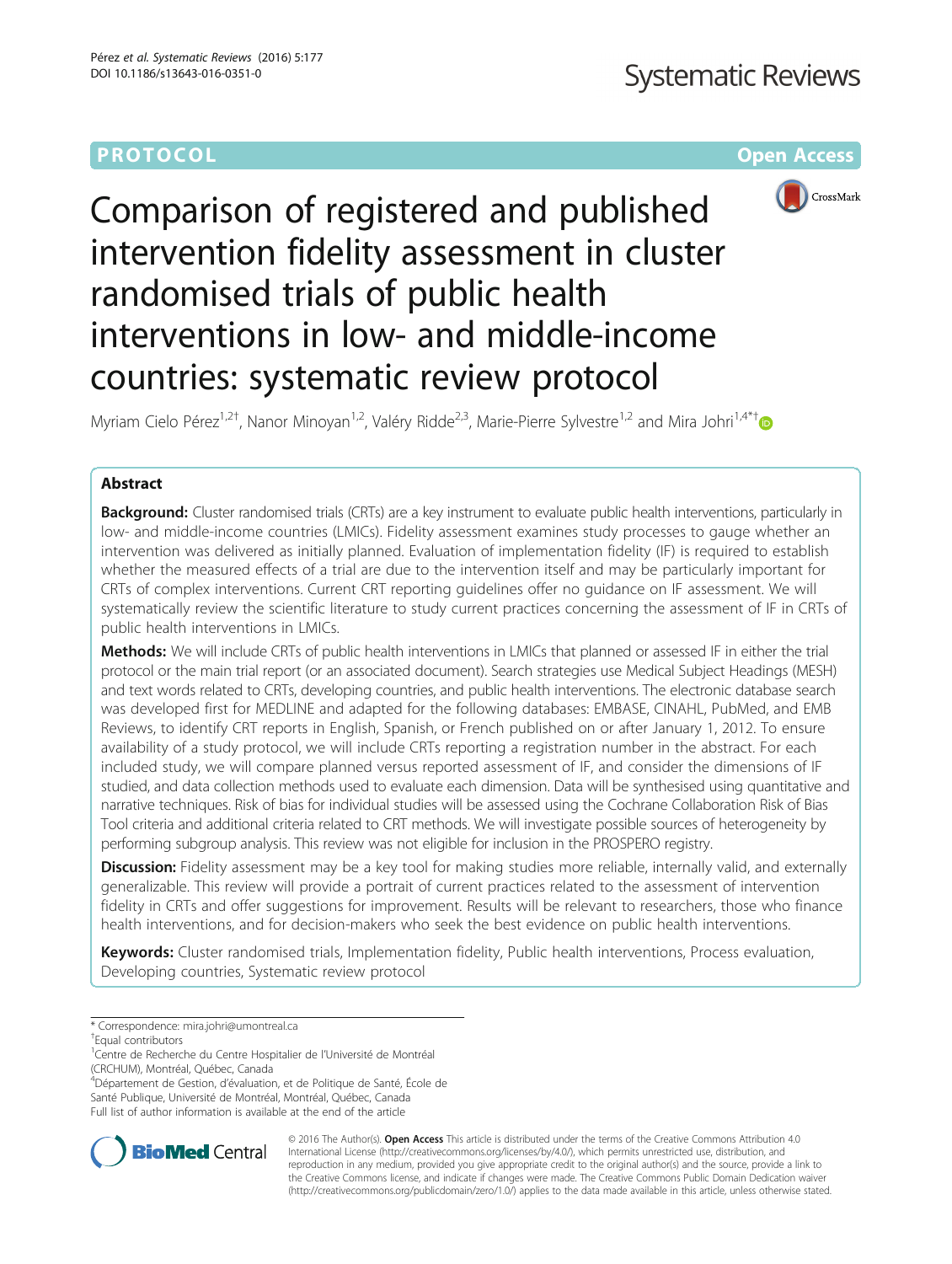# Introduction

As evidenced by their growing presence in the scientific literature [\[1, 2\]](#page-8-0), cluster randomised trials (CRTs) have become a key instrument to evaluate public health interventions [[1](#page-8-0), [3](#page-8-0)–[7](#page-8-0)], particularly in low- and middle-income countries (LMICs) [[3](#page-8-0), [8](#page-8-0)]. Randomised controlled trials (RCTs) are widely considered to provide the highest quality of evidence on the effectiveness of health interventions [[9](#page-8-0)–[12\]](#page-8-0), and CRTs are a form of randomised trial in which clusters of individuals (such as families, villages, hospital services, or schools) rather than independent individuals are randomly allocated to intervention or control groups [\[2\]](#page-8-0). Increasingly, public health researchers recognize the importance of developing health interventions that are directed not only to individuals but also to populations, communities, and a wide range of social and environmental factors influencing health [\[13](#page-8-0), [14](#page-8-0)]. CRTs offer an appropriate design to assess such public health interventions and also to measure the overall effect of an intervention at the population level [\[3, 5](#page-8-0), [8](#page-8-0), [13](#page-8-0), [15\]](#page-8-0), heterogeneity of impact among population subgroups, and equity [[16](#page-8-0), [17](#page-8-0)].

# Implementation fidelity in CRTs of public health interventions

Although the scientific debate is ongoing [[18\]](#page-8-0), randomised trials are generally viewed as the gold standard for establishing evidence of intervention effectiveness. Despite this, the use of CRTs to evaluate public health interventions raises unique methodological challenges. Recent systematic reviews of CRT methods have found evidence of improvements in the design and analysis of CRTs while noting deficiencies in trial implementation that may compromise their validity [\[19, 20](#page-8-0)]. Previous systematic reviews have emphasised the importance of process evaluation to mitigate these methodological problems, which can affect the internal and external validity of trial results [[3](#page-8-0), [19](#page-8-0), [21](#page-8-0)–[23](#page-9-0)].

"Implementation fidelity" refers to the degree to which an intervention is delivered as initially planned [\[24](#page-9-0)]. Fidelity assessment is an aspect of process evaluation that aims to understand and measure to what extent the intervention is being implemented as intended, with a view to clarifying relationships between intervention and its intended outcomes, and learning what specific reasons have caused the success or failure of the intervention [[9,](#page-8-0) [24, 25](#page-9-0)]. Evaluation of implementation fidelity within trials has multiple benefits, which may include increased confidence in scientific findings, increased power to control for confounding factors and detect intervention effects, and increased ability to evaluate the performance of an intervention based on theory [[26\]](#page-9-0). Several studies have found that interventions implemented with high fidelity achieved better results in comparison with low-fidelity interventions [[27](#page-9-0)–[33\]](#page-9-0). Fidelity assessment can improve the internal and external validity of CRTs [\[19\]](#page-8-0) by providing evidence that the trial results are due to the intervention itself rather than to confounding variables and facilitating generalization of results to contexts that may differ substantially from the original trial setting [[9,](#page-8-0) [24\]](#page-9-0). Fidelity assessment may be particularly important for trials of public health interventions, as these interventions tend to be complex and constituted by multiple components [[10,](#page-8-0) [34\]](#page-9-0) that may act independently or interdependently [\[35](#page-9-0)], leading to a greater potential for variation during implementation [[24\]](#page-9-0).

# Framework for the evaluation of implementation fidelity used in this review

Table [1](#page-2-0) outlines the conceptual framework for evaluation of implementation fidelity used in this review. The framework is based principally on the work by Carroll et al. [\[24](#page-9-0)] and includes elements of implementation fidelity and moderating factors that may affect the delivery process. The framework was further refined by Hasson, who expanded the list of moderating factors considered in the framework [[36](#page-9-0)]. We selected this framework to guide the review because it provides a comprehensive synthesis of previous work on implementation fidelity and has been widely influential.

### Fidelity assessment in CRT reporting guidelines

The Consolidated Standards of Reporting Trials (CONSORT) group was created to provide guidance to improve the quality and transparency of reporting of RCTs [[37](#page-9-0)]. The CONSORT Statement offers a checklist of essential items that should be included in reporting a RCT [[37](#page-9-0)]. Due to the increasing use of CRT designs, the CONSORT group proposed a version of the CONSORT Statement for the reporting of cluster randomised trials in 2004 and updated these guidelines in 2012 [\[2](#page-8-0), [38\]](#page-9-0).

The CONSORT Statement recognises that the trial protocol for a given study may not have been followed fully for some trial participants for a wide variety of reasons, including failure to receive the entire intervention as planned [[37](#page-9-0)]. Cases of protocol nonadherence may influence the interpretation and credibility of the results and thus the validity of the conclusions [[19,](#page-8-0) [26](#page-9-0), [39, 40](#page-9-0)]. To preserve the ability to make strong inferences about the intervention effect, CONSORT offers recommendations on how issues of nonadherence should be handled at the level of analysis. Specifically, it recommends that all participants randomised be retained in the analysis and analysed according to their original assigned groups, an approach known as "intention-to-treat" or "ITT" analysis. This approach ignores noncompliance, protocol deviations, and anything that occurs after randomisation. The rationale for the ITT approach is that random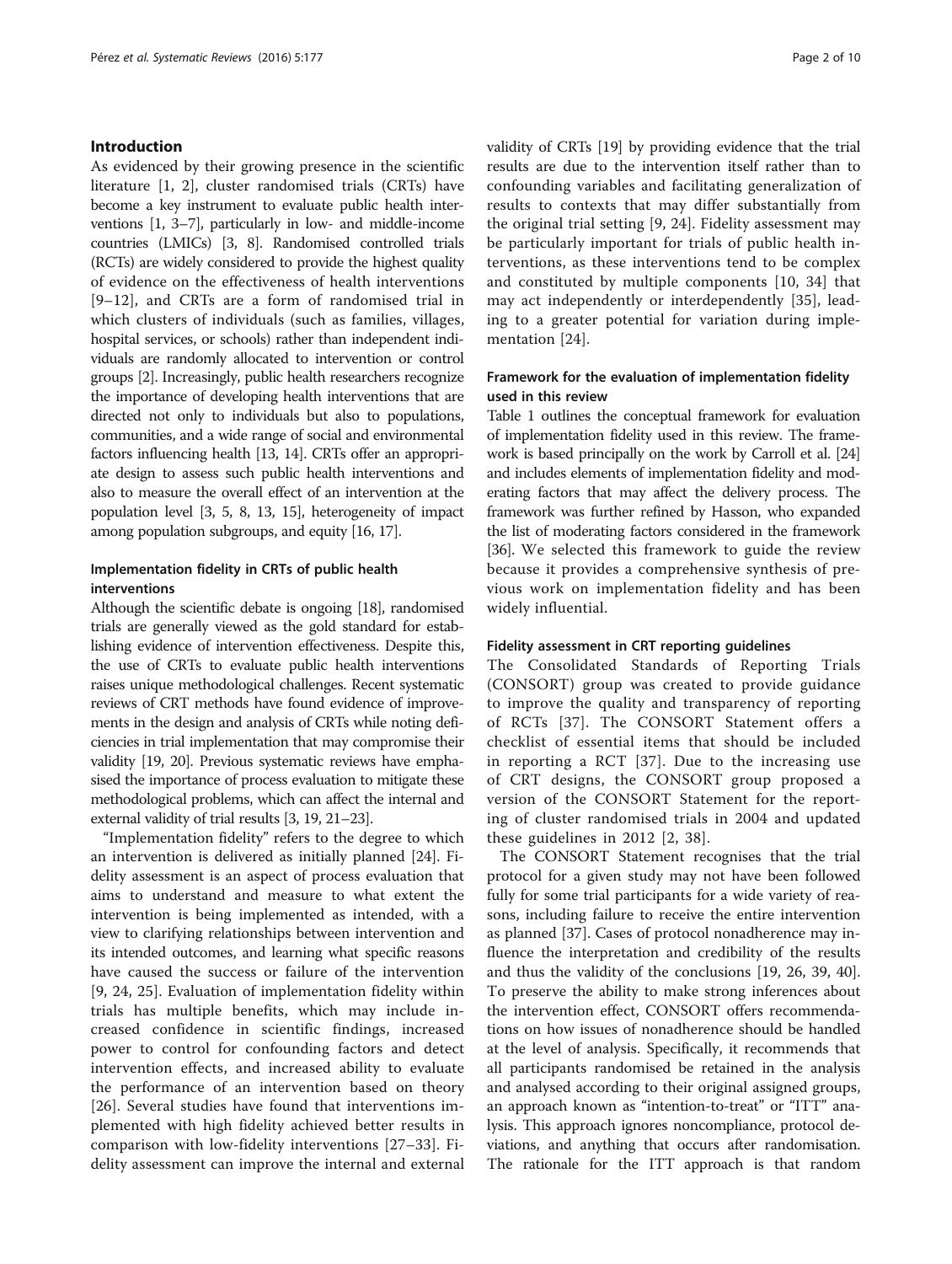<span id="page-2-0"></span>Table 1 Conceptual framework for implementation fidelity used in this review

| Fidelity components                              |                                                                                                                                                                                                            |
|--------------------------------------------------|------------------------------------------------------------------------------------------------------------------------------------------------------------------------------------------------------------|
| Content                                          | Defined as an attempt to establish the<br>"active ingredients" of the intervention,<br>for example, in a theory of change or<br>logic model, and assess whether they<br>have been delivered as planned     |
| Coverage                                         | Refers to the degree to which all persons<br>who met study inclusion criteria received<br>the intervention                                                                                                 |
| Frequency                                        | Refers to whether the intervention was<br>delivered with the regularity or frequency<br>planned by its designers.                                                                                          |
| Duration                                         | Establishes whether the intervention was<br>delivered with the duration planned by<br>its designers.                                                                                                       |
| Moderating factors                               |                                                                                                                                                                                                            |
| Comprehensiveness of<br>intervention description | Factors such as the degree of intervention<br>complexity and whether the intervention<br>description is complete or incomplete,<br>vague, or clear may influence the degree<br>of implementation fidelity. |
| Strategies to facilitate<br>implementation       | Several support strategies may be used to<br>optimise and to standardise implementation<br>fidelity.                                                                                                       |
| Quality of delivery                              | Concerns whether an intervention is<br>delivered in a way that increases the<br>likelihood of achieving the desired<br>health outcomes                                                                     |
| Participant responsiveness                       | Intervention uptake depends on its<br>acceptance by and acceptability to those<br>receiving it. Low participant involvement<br>or responsiveness may negatively impact<br>intervention fidelity.           |
| Recruitment <sup>a</sup>                         | Refers to procedures that were used to<br>attract potential programme participants.                                                                                                                        |
| Context <sup>a</sup>                             | Refers to the surrounding social systems,<br>such as structures and cultures of<br>organizations and groups, and historical<br>and concurrent activities and events                                        |

Adapted from Carrol et al. [[24\]](#page-9-0)

These components were added by Hasson [\[36](#page-9-0)]

allocation procedures avoid bias when assigning interventions to trial participants and thus facilitate causal inference. Any exclusion of patients from the analysis risks compromising the randomisation and may lead to biased results. This ITT approach can be contrasted with a "per protocol" or "PP" analysis, which restricts the analysis to participants who fulfil the protocol in terms of eligibility, interventions, and outcome assessment [\[19,](#page-8-0) [26, 39](#page-9-0), [40](#page-9-0)]. According to the CONSORT, although a PP analysis may be appropriate in some instances, due to the exclusion of participants, it should be considered as a non-randomised, observational comparison.

The CONSORT guidance on handling protocol nonadherence has been primarily developed in relation to

individually randomised parallel group trials. However, reasons for protocol nonadherence in individually randomised RCTs may differ from those in CRTs. In a clinical trial setting, nonadherence depends largely on the actions of the trial participant (e.g. failure to adhere to therapy) and the treatment provider (e.g. failure to follow treatment protocol), which may in turn be related to issues such as treatment side effects and safety. In CRTs of public health interventions, protocol nonadherence may occur because complex interventions that include multiple components are delivered with poor fidelity. However, despite the scientific importance of protocol nonadherence, the current CONSORT guidelines for individually randomised parallel group trials [\[37](#page-9-0)] and CRTs [\[2](#page-8-0), [38](#page-9-0)] offer no advice on the methods to assess its occurrence during the course of a trial.

### Rationale for undertaking this review

LMIC governments and other development partners have strengthened research and intervention efforts to support the UN Millennium Development Goals (MDGs) and Sustainable Development Goals (SDGs) agenda. As the global community intensifies the search for the best evidence on public health interventions to improve health and development outcomes in LMICs, CRTs have become an essential tool. Policymakers are interested in using the best available evidence to make decisions about the effectiveness of specific interventions in LMICs facing considerable budget constraints. Although CRTs have been widely implemented to evaluate public health interventions in both high-income countries and LMICs, country context, interventions, approaches, and outcomes may differ substantially between settings. We therefore limit our focus to LMICs.

As earlier methodologically-oriented systematic reviews have demonstrated, CRTs of complex public health interventions may be particularly at risk of experiencing protocol deviations and nonadherence, and these may compromise the validity of their findings [[19](#page-8-0), [20\]](#page-8-0). Although process evaluation techniques such as evaluation of implementation fidelity can help to assess the extent of these problems and mitigate their negative effects, current reporting guidelines for CRTs offer no specific guidance on the assessment of intervention fidelity within CRTs. Wide divergence in current practices is therefore likely. We will undertake a methodologicallyoriented systematic review of current practices related to the assessment of intervention fidelity within CRTs of public health interventions in LMICs, with a view to informing the best practices for these CRTs. To our knowledge, no other systematic review has been conducted on this question.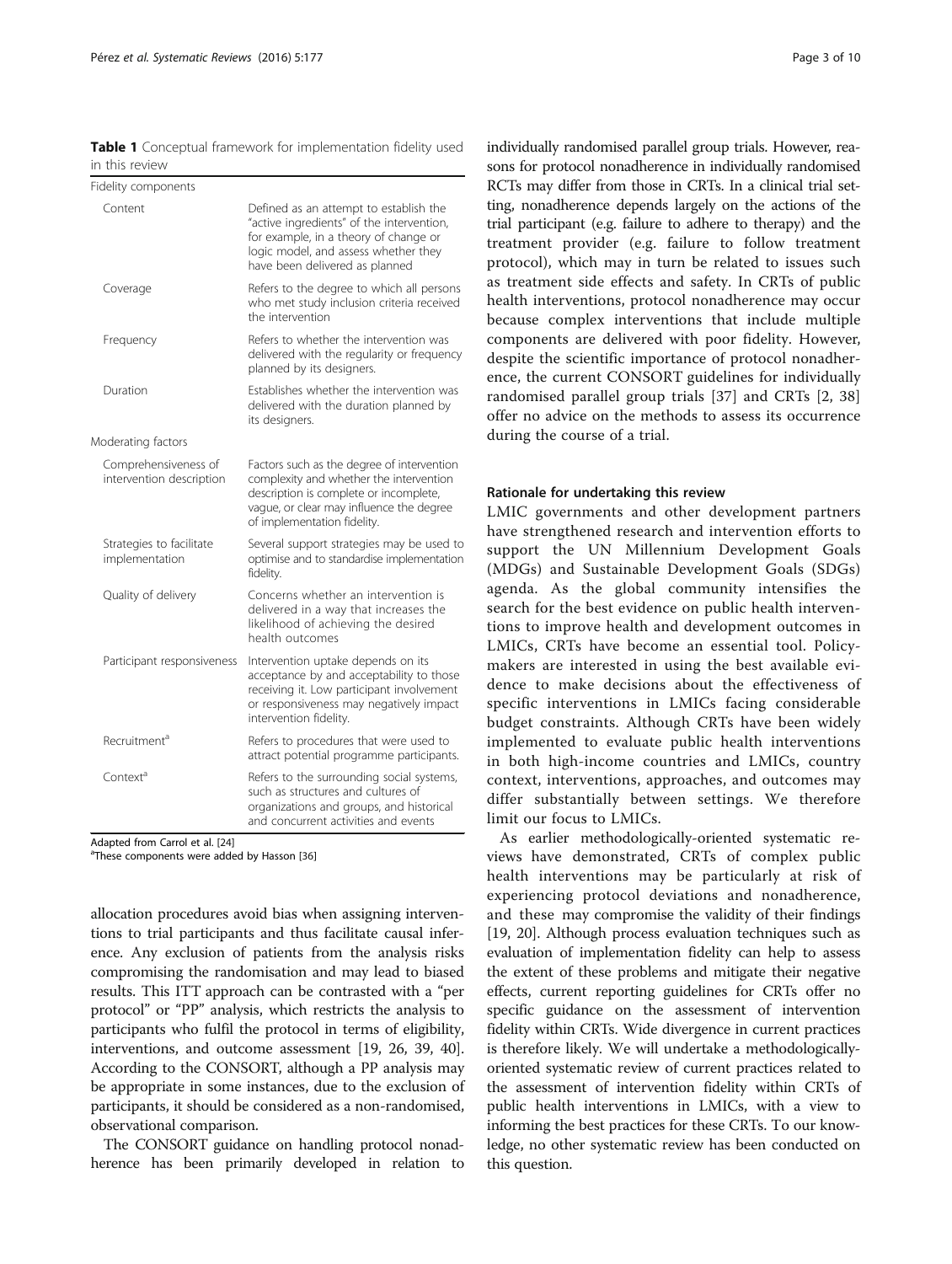# **Objective**

We will conduct a systematic review of the published scientific literature to study current practices concerning the assessment of intervention fidelity in CRTs of public health interventions in LMICs.

This review will address the following research questions:

- 1. Based on information from the trial registry (and the published study protocol, if applicable): What proportion of recent CRTs of public health interventions in LMICs planned to assess implementation fidelity (IF)?
- 2. Based on information from the published trial report (or a complementary document such as a published article, a grey literature report, or an online appendix reporting the assessment of IF), what proportion of recent CRTs of public health interventions in LMICs reported assessing IF?
- 3. For those studies that assessed IF, which fidelity components were examined, and which data collection methods were employed to assess each component?
- 4. Is there evidence of divergent practices between planned and reported studies, or of outcome reporting bias related to the assessment of IF?
	- a. Based on comparison of the results of questions 1 and 2, what is the overall agreement between planned and reported assessment of IF?
	- b. Are trial reports with negative findings for the ITT analysis more likely to report a PP analysis?
	- c. For the subset of studies that included both ITT and PP analyses, what is the overall agreement between ITT and PP analyses concerning the intervention's effectiveness?
	- d. Does the magnitude of the intervention effect differ for PP as compared to ITT analyses?

To answer our research questions, we will first identify all CRTs from 2012 onwards of public health interventions conducted in LMICs with an available study protocol registered in a public trial registry. A given CRT will be included in the review if the protocol, the trial report, or both address IF. For each CRT included in the review, we will compare planned assessment methods for IF as described in the trial registry (and published study protocol, if applicable) with published methods and results from the main trial report (and related documents, if relevant). We will use a variety of measures to summarise the results.

# Methods

We describe the study methods in seven steps adapted from the 2015 Preferred Reporting Items for Systematic Reviews and Meta-Analyses (PRISMA)-P reporting guidelines for systematic reviews and meta-analysis protocols [\[41\]](#page-9-0). The PRISMA-P checklist is provided as an additional file (see Additional file [1](#page-8-0)). As this review focuses on methodological issues rather than on health-related outcomes, it was not eligible for inclusion in the PROSPERO registry [[42\]](#page-9-0). In the event of protocol amendments, we will provide the date of each amendment, a description of the change, and the rationale for the change.

# Eligibility criteria

Studies will be selected from the peer-reviewed scientific literature according to the following study and report characteristics.

# Study characteristics

Study designs We will include all CRTs. For the purposes of this review, a CRT is defined as a trial in which intact social units or clusters of individuals, rather than independent individuals, are randomly allocated to intervention groups [[38\]](#page-9-0). CRTs may include trials employing parallel group, stepped wedge, or factorial designs; cluster randomised adaptive trials; and cluster randomised pragmatic trials, among others. CRTs with an adaptive design allow modifications based on data accumulated following trial start, while preserving the integrity of the trial [[37\]](#page-9-0). Pragmatic trials are designed to evaluate the efficacy of an intervention in routine clinical practice in order to maximise applicability and generalizability of the results of the study [[43](#page-9-0), [44\]](#page-9-0).

Participants Study participants will be human adults or children living in LMICs. LMICs will be defined according to the 2016 World Bank country classifications [[45](#page-9-0)].

Interventions This review focuses on "public health interventions". We employ the definition of "public health" proposed in the World Health Organization (WHO) health promotion glossary as "The science and art of promoting health, preventing disease, and prolonging life through the organized efforts of society" [[46\]](#page-9-0). Adapting the definition proposed by Rychetnik and colleagues, we define a public health intervention as a disease prevention or health promotion intervention applied to many, most, or all members in a community, which aims to deliver a net benefit to the community or population, as well as benefits to individuals [[47, 48](#page-9-0)]. Public health interventions are distinguished from clinical interventions aimed at preventing or treating diseases at the individual level [\[47](#page-9-0), [48](#page-9-0)].

In order to operationalise this definition and guide selection of specific studies, we will use the "Intervention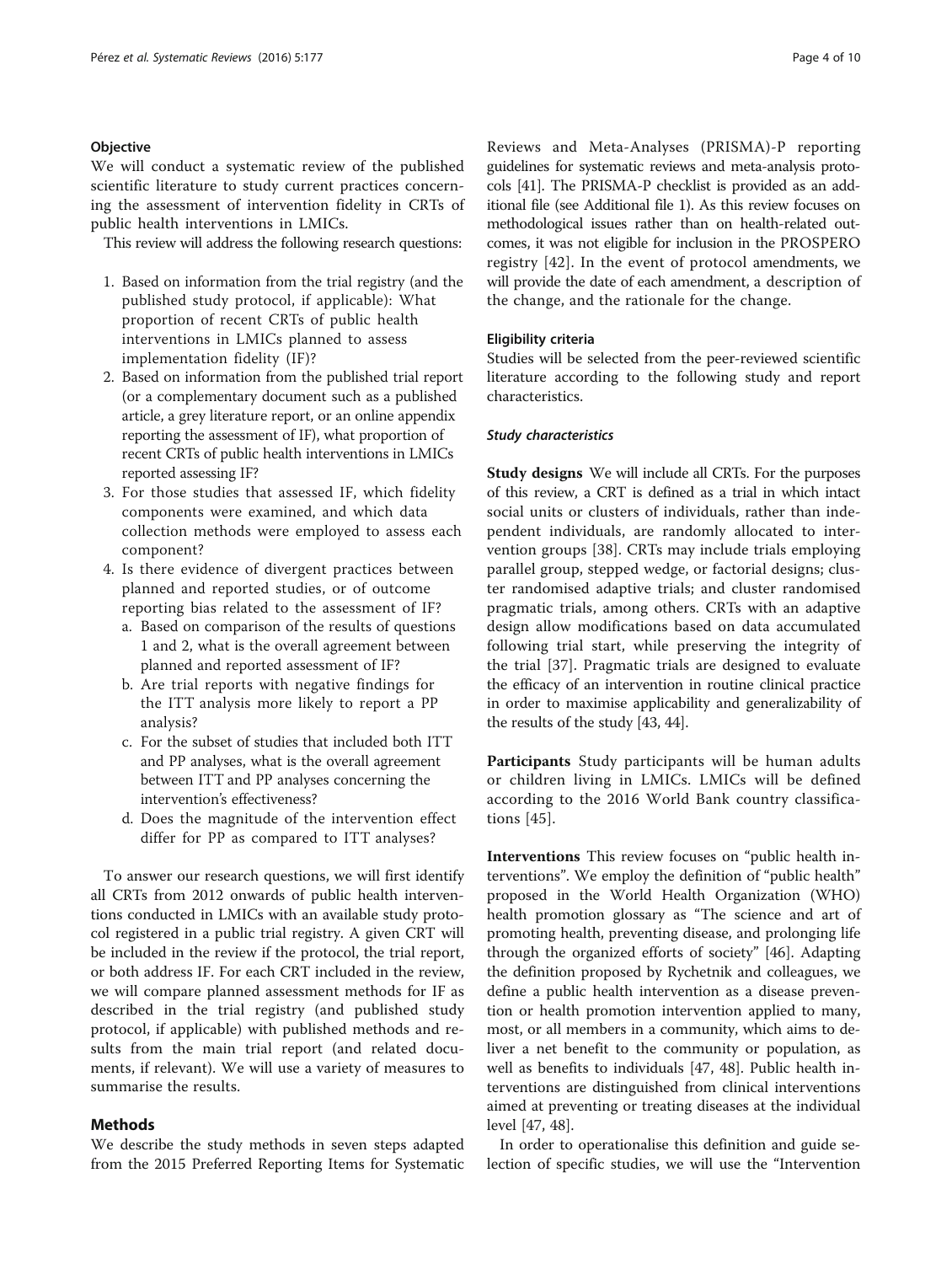Wheel", a graphic model of population-based public health practice illustrated with specific examples, developed by the Minnesota Department of Health [[49\]](#page-9-0). The intervention wheel provides 17 public health interventions, selected to meet five criteria. To be considered as public health interventions, interventions should as follows: (i) focus on entire populations (or particular subgroups within a population), (ii) be grounded in an assessment of community health, (iii) consider the broad determinants of health, (iv) emphasise health promotion and prevention, and (v) intervene at multiple levels [[49](#page-9-0)]. We used these five criteria to aid in decisions concerning study inclusion.

According to Rychetnik and colleagues, public health interventions are inherently "complex, programmatic, and context dependent" and these characteristics raise challenges for their evaluation [[47](#page-9-0)]. The assessment of intervention fidelity may be especially important for public health interventions, and this consideration underlies our choice to focus on them in this review.

Comparators Comparators will be defined as planned per the original CRT. Given the nature of public health interventions and the pragmatic orientation of CRTs in LMICs, we anticipate that a large proportion of studies included in the review will define the comparison group as receiving the "usual care".

Outcomes The focus of this methodologically-oriented review is on comparisons of planned and reported outcomes related to IF. For studies that assessed IF in either the trial protocol or the main trial report, we will include both the study protocol and the main trial report. Recognising that word limits for scientific journal articles are highly constrained and that the current CONSORT reporting guidelines for CRTs do not require description of elements related to IF, we also decided to include CRTs reporting the assessment of IF in a complementary document such as a published article, an online appendix to the main paper, or a grey literature report, in lieu of reporting the assessment of IF in the main trial report. These elements will be verified by checking the bibliography for the main trial report and additional sources.

For the purposes of study selection, we considered that studies evaluated IF if they either proposed methods to assess or reported results related to the evaluation of at least one of the four key fidelity components: (1) content, (2) coverage, (3) frequency, and (4) duration. For CRTs taking an adaptive approach, we will consider if these trials respect pre-established decision rules regarding changes to their design. In addition, we will include all CRTs that reported a perprotocol analysis.

## Report characteristics

Setting Eligible studies will be implemented in LMICs as classified by the World Bank [[45\]](#page-9-0).

Availability of the study protocol To ensure availability of a study protocol, we will include CRTs reporting a registration number in the abstract for any trial registry meeting the WHO criteria [[50\]](#page-9-0). The WHO trial registration data set (TRDS) is an internationally agreed-upon set of items that provide information on the design, conduct, and administration of clinical trials. The WHO International Clinical Trials Registry Platform (ICTRP) facilitates the publication of the TRDS on a publicly accessible website, through a network of partner registries that have agreed to adopt the TRDS as a common standard. The TRDS will be used in this review to evaluate planned assessment of intervention fidelity, either alone, or in conjunction with a published study protocol. TRDS field 20 "Key secondary outcomes" is particularly pertinent for this assessment.

Publication dates We will include studies for which the main trial report was published on or after January 1, 2012. We chose this date because the last update of the CONSORT Statement to improve reporting of CRTs was published in 2012, and we wanted to analyse current practices. No restriction will be applied to the publication date for the protocol.

Language We will include studies published in English, Spanish, or French, which are languages known by the research team.

Exclusion criteria We will exclude studies that are (i) not cluster randomised trials, studies that (ii) do not plan or report the assessment of IF and (iii) are not public health interventions, (iv) conducted in a highincome country as defined by the World Bank 2016 country classification [[45\]](#page-9-0), (v) are published before 2012, (vi) do not have a publicly available protocol for comparison, or (vii) for which only the protocol but not the main trial report has been published. Manuscripts will be also excluded if they are (viii) pilot studies, (ix) secondary reports of a main study for which the relevant findings were published prior to 2012, (x) studies published in a language other than English, Spanish, or French, or (xi) studies from the grey literature.

# Information sources and search strategy

Literature search strategies were developed in collaboration with an academic librarian experienced in conducting systematic review searches. Search strategies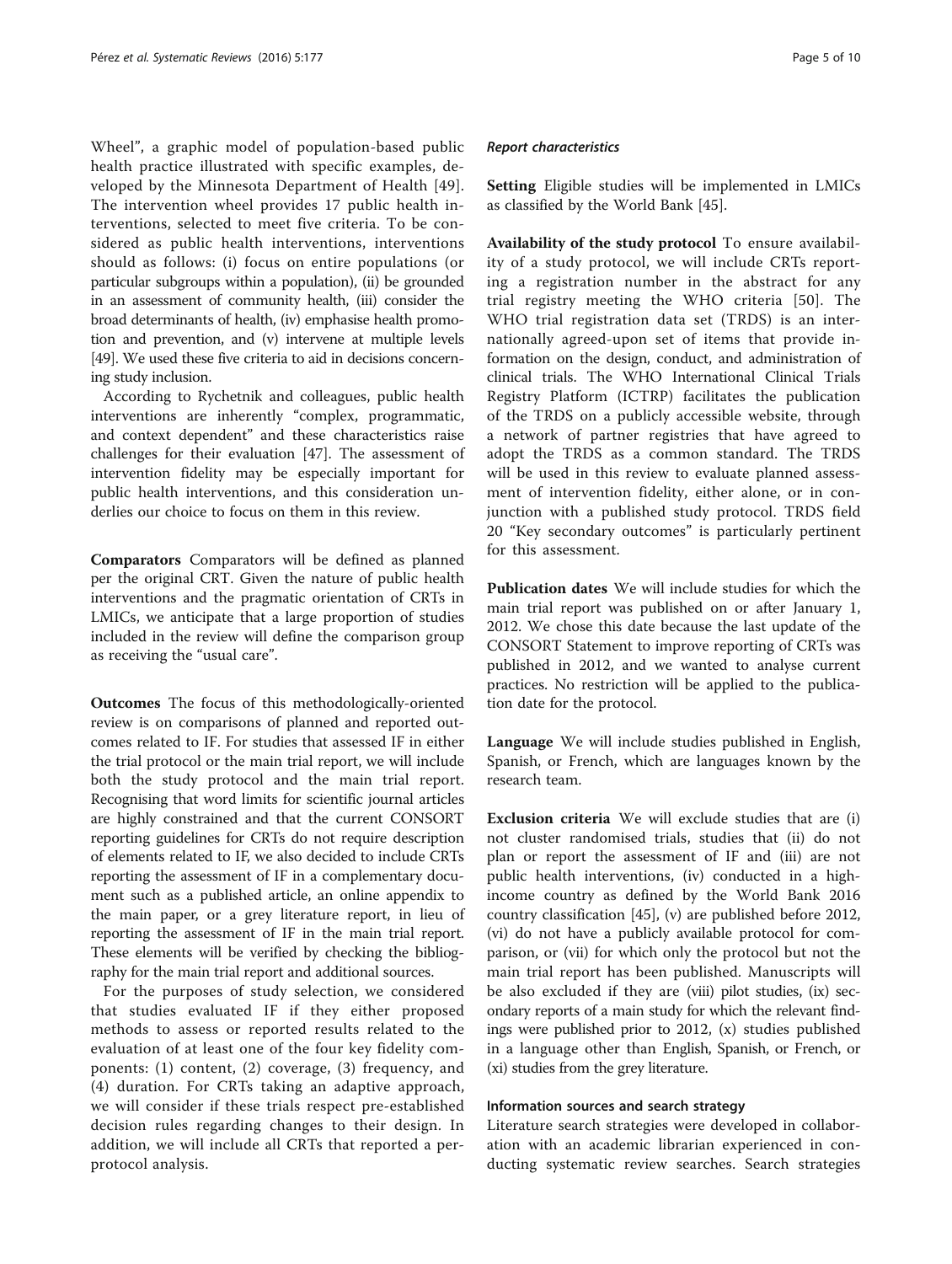use Medical Subject Headings (MESH) and text words related to cluster randomised trials, developing countries, and public health interventions. The electronic database search was developed first for MEDLINE (Ovid) (for the full search strategies, see Additional file [2\)](#page-8-0) and then adapted for the following electronic databases: EMBASE (Ovid), CINAHL (Ovid), PubMed, and EMB Reviews (Ovid). Search terms are a combination of "cluster-randomized", "cluster analysis", "health program", "public health service", "health education", "public health", "health promotion", "health behavior", "health knowledge/attitudes practice", "Preventive health services", "health care system", "health education", and "developing countries". The search strategy will span the time period from January 2012 to May 2016 and will be updated towards the end of the review. Searches will be filtered to articles concerning humans and written in English, French, or Spanish. To augment this list, we will add relevant studies suggested by members of the systematic review team. Identified records will be uploaded into the EndNote reference management software (version X7.5.3, Thompson Reuters, 2016), and duplicates will be eliminated.

# Study screening and selection

Study screening and selection will be done manually within the EndNote based on the inclusion and exclusion criteria for this systematic review. To ensure the availability of study protocols, we will limit the search to CRTs that have the word stem "regist\*" in the abstract and use these results to begin the process of screening and selection. We validated this procedure by examining a subset of excluded articles. Screening and selection will be done in two stages by two independent reviewers (MCP and NM). In the first stage, reviewers will independently screen the titles and abstracts of each identified reference against the inclusion criteria to eliminate irrelevant publications. In the second stage, we will screen the full text of all studies that appear to meet the inclusion criteria or for which there is uncertainty as to eligibility. For each study, we will identify additional articles of potential relevance, such as a published protocol or a process evaluation, by reviewing references from the main trial report, consulting the trial registry record, and searching the PubMed database for new publications by the lead trial author. To aid in article screening and selection, the team will develop and test a screening sheet for full-text review. Any disagreement between reviewers will be resolved through discussion and, as necessary, through arbitration by a third author (MJ). The process of study selection will be documented in a flow diagram describing studies identified and excluded at each stage. We will also

provide a summary table describing studies excluded at the stage of full-text review, along with reasons for their exclusion.

# Outcomes and prioritisation

The search and selection process for this review is designed to identify two quantities required for calculation of outcomes based on proportions: (1) numerator: These are studies that meet all the inclusion and exclusion criteria. As for all systematic reviews, these studies are our principal focus and will be included in the review and given detailed analysis. (2) Denominator: This is the total N for the study, which we defined as all studies that satisfy all the inclusion and exclusion criteria, with the exception of the outcome criterion (planned or reported IF assessment). It is essentially the universe of cluster randomised trials of public health interventions in LMICs. Both quantities will be clearly indicated in the study flow diagram.

# Primary outcome

The primary outcome for this study will be the proportion of overall agreement between the protocol and trial report concerning occurrence of IF assessment. This corresponds to research question 4a.

Data will be summarised in a two-by-two table comparing the assessment of intervention fidelity in the trial report to that in the protocol.  $N$  represents the set of recent CRTs of public health interventions in LMICs that have registered the study protocol in a publicly availably trial registry. For each CRT in N, we will determine whether IF was assessed in the registered (or published) protocol or in the trial report (or associated documents). Studies judged to have assessed IF will be coded as "1"; others will be coded as "0". Judgements will represent reviewer consensus (MCP and NM, with appeal to MJ in case of divergences). The proportion of overall agreement is defined as the proportion of eligible CRTs for which judgements concerning the occurrence of implementation fidelity assessment agree in the protocol and in the trial report (i.e. both positive or both negative). It will be computed as  $(a + d)/N$ .

|              |      | Protocol |         |         |
|--------------|------|----------|---------|---------|
|              |      | $^+$     |         |         |
| Trial report | $^+$ | a        | h       | $a + b$ |
|              |      | C        | d       | $c + d$ |
|              |      | $a + c$  | $b + d$ | Ν       |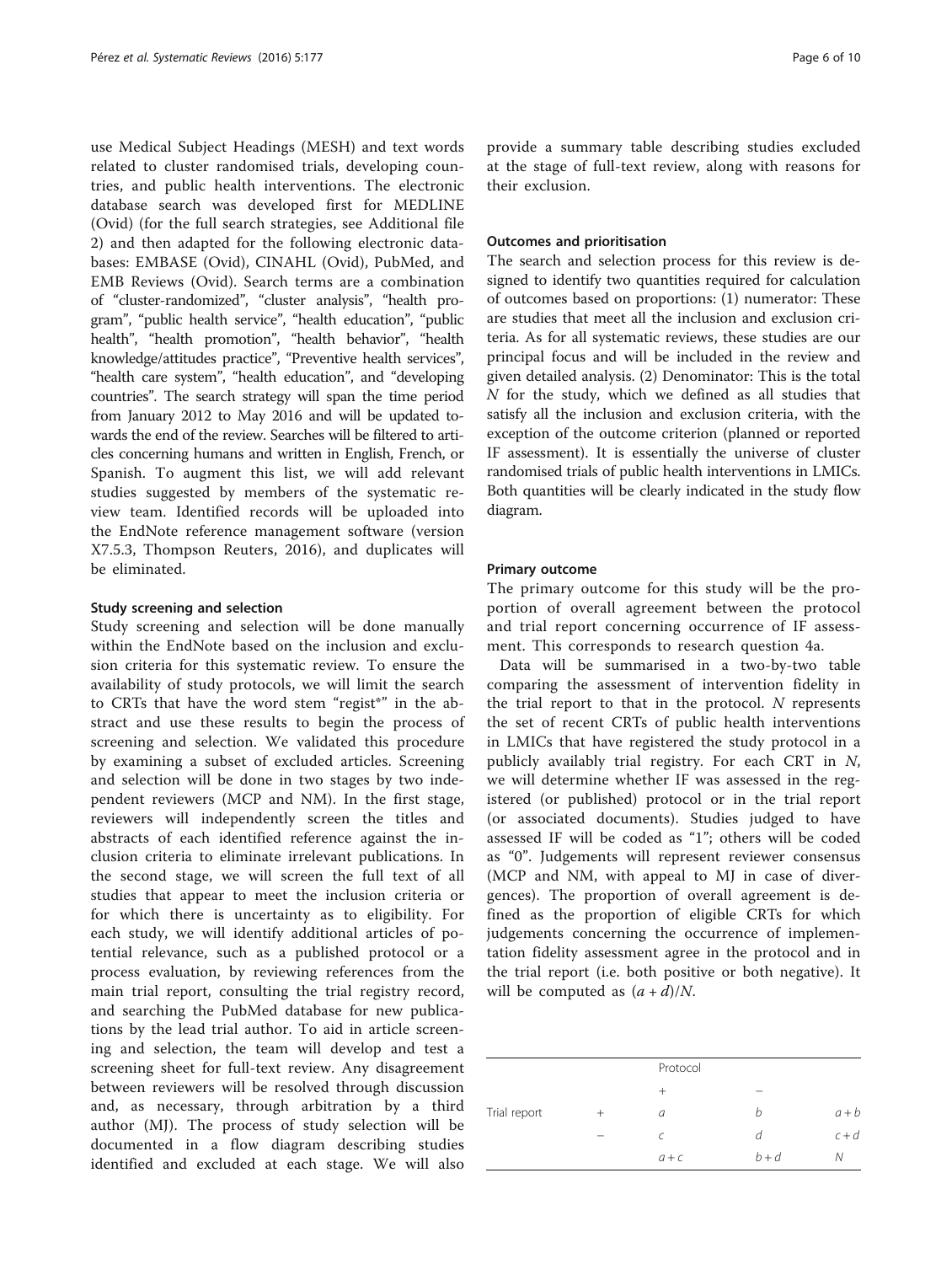# Secondary outcomes

To address research questions 1, 2, and 3, we will also calculate the following:

- The frequency and proportion of trial *protocols* reporting the assessment of intervention fidelity, out of N
- The frequency and proportion of trial *reports* reporting the assessment of intervention fidelity, out of  $N$
- The proportion of positive agreement among those that agree, computed as  $a/(a + d)$
- The frequency counts and percentages summarising fidelity components examined and data collection methods proposed or employed

To address research question 4b, for all studies included in the trial, we will also record the authors' judgments as to whether the intervention was effective. Studies that concluded that the intervention is more effective than the control will be coded as "1"; studies that were unable to reject the null hypothesis that there are no significant differences between groups will be coded as "0". We will calculate as follows:

- The conditional probability that a PP analysis is performed given that the ITT analysis shows no difference between groups.
- The conditional probability that a PP analysis is performed given that the ITT analysis shows a positive intervention effect.

These measures will be calculated using a standard formula for conditional probabilities:

$$
P(B|A) = \frac{P(A \text{ and } B)}{P(A)}
$$

To address research questions 4c and 4d, we will examine the subset of trial reports containing both ITT and PP analyses. For studies comparing several interventions (e.g. factorial design), data on each intervention will be extracted separately.

To address research question 4c, we will study the proportion of the overall agreement between the ITT and PP analyses concerning intervention effectiveness.

Data will be summarised in a two-by-two table comparing the assessment of intervention effectiveness in the ITT analysis to that in the PP (intervention fidelity) analysis. T is the total number of included CRTs reporting both an ITT and PP analysis. Studies that concluded in favour of the intervention group will be coded as "1"; those that are unable to reject the null hypothesis that there is no significant difference between groups will be coded as "0". Judgements will represent reviewer consensus (MCP and NM, with appeal to MJ in case of divergences). The proportion of overall agreement is defined as the proportion trial reports for which judgements concerning intervention effectiveness agree in ITT and PP analyses (i.e. both positive (favour the intervention group) or both negative (unable to reject the null hypothesis of no difference between groups)). It will be computed as  $(w + z)/T$ .

|             |        | ITT analysis |         |         |
|-------------|--------|--------------|---------|---------|
|             |        | $^{+}$       |         |         |
| PP analysis | $^{+}$ | W            | X       | $W + X$ |
|             |        | V            | Ζ       | $y + z$ |
|             |        | $W + Y$      | $X + Z$ |         |

We will also calculate

- The frequency and proportion of ITT analyses that conclude in favour of the intervention, out of T
- The frequency and proportion of PP analyses that conclude in favour of the intervention, out of T

To address research question 4d, we will compare intervention effect sizes reported for ITT and PP analyses. Comparisons will be summarised as the percentage change in effect size, computed as the effect size for the PP analysis/effect size for the ITT analysis \*100.

# Risk of bias in individual studies

To assess possible risk of bias for included studies, we will use the Cochrane Collaboration tool to assess the risk of bias in randomised trials [\[51\]](#page-9-0) based on the following factors: random sequence generation, allocation concealment, blinding of participants and personnel, blinding of outcome assessment, incomplete outcome data, selective reporting, and other sources of bias. Because the Cochrane Collaboration tool was developed for individually randomised studies whereas our study focuses on CRTs, we will also include several additional criteria specifically relevant to assessing risk of bias in CRTs, recommended by the Cochrane Collaboration [\[51](#page-9-0)] and other key sources [\[51](#page-9-0)–[53](#page-9-0)]. These additional criteria will consider issues related to the following: recruitment bias (potential for participant self-selection to occur if individuals are recruited to the trial after the clusters have been randomised); baseline imbalances (because CRTs generally randomise a limited number of clusters, chance imbalances may affect comparability of intervention and control groups); loss of clusters (complete clusters may sometimes be lost from a trial and thus be omitted from the analysis; these missing data may lead to biased outcome assessments); and unit of analysis (failure to properly account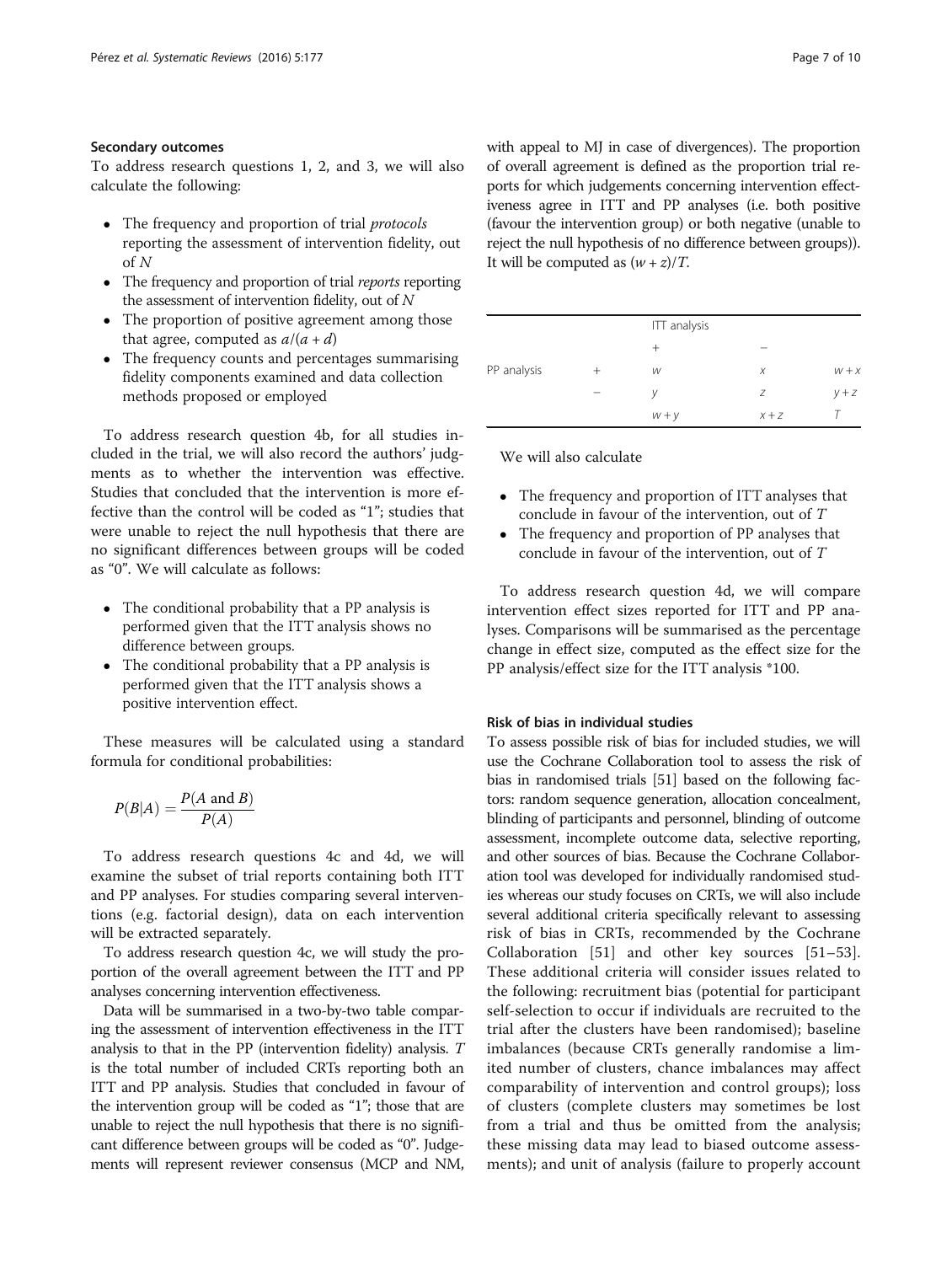for clustering in the analysis) [\[51](#page-9-0)]. For each domain or criterion of interest, we will assess each criterion as low risk, high risk, or uncertain risk and provide a sample text that illustrates the reasons for this judgement. This evaluation will be done independently by two reviewers (MCP and NM). Disagreements between reviewers will be resolved by consensus or, if consensus cannot be achieved, by consulting a third reviewer (MJ). Judgements related to risk of bias will be summarised graphically using RevMan 5.1 [\[51](#page-9-0)]. Risk of bias assessments will be used to create categories of high-, uncertain-, and low-risk studies to be used in subgroup analyses.

Systematic reviews of health outcomes often assess the quality of a body of evidence using standardised tools such as the GRADE system [[54\]](#page-9-0). However, as this review focuses on methodological issues rather than on healthrelated outcomes, we will not use this tool.

### Data extraction and data items

Two review authors will extract data independently (MCP and NM). From each study protocol and trial report, reviewers will extract data on (i) the study characteristics (study location, aims, intervention); (ii) all applicable descriptors of the CRT trial design (for example, parallel group, stepped wedge, factorial, adaptive, pragmatic); (iii) concepts related to the assessment of IF (assessment of fidelity reported in protocol and/or main study, fidelity components and moderating factors evaluated, data collection methods, and any dimension used by the authors to evaluate intervention fidelity distinct from those proposed by Caroll and Hasson [\[24, 32\]](#page-9-0)); (iv) whether events taking place in the control group were monitored, as these can influence the effectiveness of the intervention [\[27](#page-9-0), [55, 56\]](#page-9-0); and (v) information for assessing the risk of bias of included studies. We will also extract (vi) statistical results concerning the intervention effectiveness and the authors' qualitative conclusions regarding the intervention effect for the primary (generally, ITT) analysis and one or more subgroup analyses relevant for intervention fidelity (generally, the PP analysis). If studies investigate more than one intervention, we will extract data relevant for each comparison. To reduce bias and errors in data extraction, reviewers will use a pre-defined template pilot tested on a subset of studies and a guide for data extraction. To ensure consistency, reviewers will receive training prior to commencing extraction for the review and undertake calibration exercises. Reviewers will resolve disagreements by discussion and by appeal to a third author (MJ) where necessary. All data extraction tools will be available as online supplementary documents.

# Data synthesis

Results will be presented in accordance with the PRISMA Statement [\[41\]](#page-9-0). A narrative synthesis will be provided, with information presented in tables to summarise key data. The

narrative synthesis will explore relationships and findings within and between the included studies. It will highlight the four key dimensions of intervention fidelity identified from the literature (content, coverage, frequency, and duration), moderating factors for intervention fidelity (participant responsiveness, comprehensiveness of policy, strategies to facilitate implementation, quality of delivery, recruitment, and context), any new dimensions explored, and data collection method used to evaluate each key dimension.

We will present quantitative data for all primary and secondary outcomes proposed. Where appropriate, data will be presented in tabular form.

We will investigate the possible sources of heterogeneity by performing subgroup analysis. Specifically, we will recompute the main quantitative outcomes for subgroups of studies with high, uncertain, and low risk of bias to better understand potential sources of variation in results. If the data permit, we will conduct a sensitivity analysis to explore whether studies at lower risk of bias undertake more comprehensive assessment of intervention fidelity. Because of the study question and the nature of the outcomes assessed, we do not intend to perform meta-analyses.

## Planned assessment of meta-biases

We recognize that data may be biased due to non-studyrelated processes and plan to assess specific meta-biases. This study compares results for protocols and published trial reports, and is thus designed to address potential reporting bias and to investigate potential outcome bias. As our review focuses on methodological issues rather than on outcome assessment, we will not assess potential publication bias.

#### **Discussion**

Development initiatives require high-quality evaluations to determine whether the programmes work or not and to know how to improve them [[57, 58](#page-9-0)]. According to Rychetnik et al. [\[48](#page-9-0)], evaluation of public health interventions requires detailed information about the "design and implementation of an intervention; contextual circumstances in which the intervention was implemented; and how the intervention was received".

We will conduct a methodological systematic review to evaluate the current practices for evaluating implementation fidelity in CRTs of public health interventions carried out in LMICs. Fidelity assessment may be a key tool for making studies more reliable, internally valid, and externally generalizable [\[59\]](#page-9-0). In the absence of fidelity assessment, it may be difficult to determine if CRT results are due to the intervention design, to its implementation, or to unknown or external factors that may influence results. The rejection of effective interventions or acceptance of ineffective interventions incurs incalculable costs, due to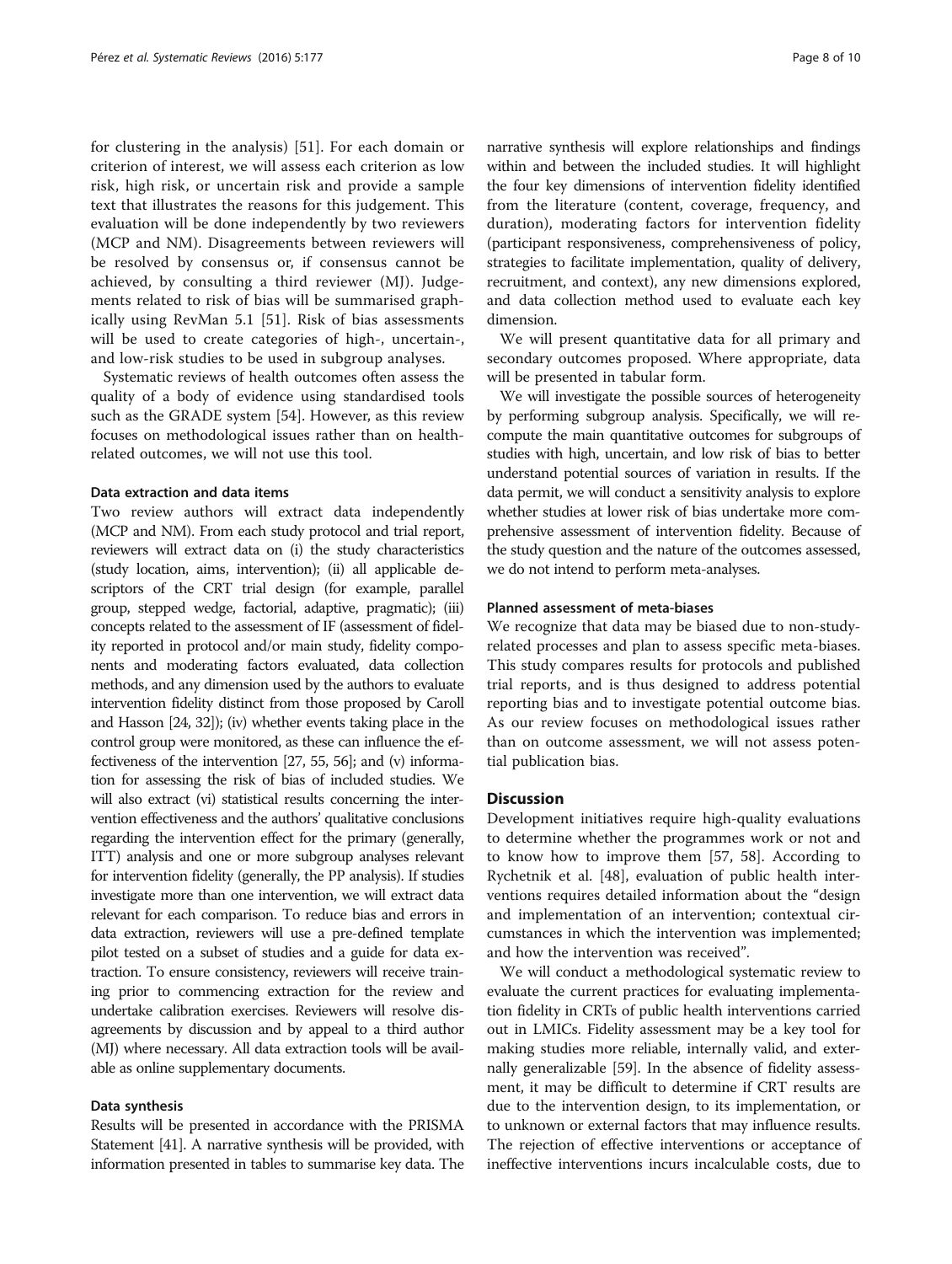<span id="page-8-0"></span>the use of financial and scientific resources, and the inability of the authors to extrapolate the results [\[26\]](#page-9-0). Improved assessment and reporting of intervention fidelity may be important for researchers, for those who finance health interventions, and for decision-makers who seek the best evidence on public health interventions to promote health, prevent disease, and reduce health inequalities.

# Additional files

[Additional file 1:](dx.doi.org/10.1186/s13643-016-0351-0) Comparison of registered and published assessment of intervention fidelity in cluster randomised trials of public health interventions in developing countries: systematic review protocol. Preferred Reporting Items for Systematic review and Meta-Analysis Protocols (PRISMA-P) 2015 checklist: recommended items to address in a systematic review protocol\*. (DOCX 134 kb)

[Additional file 2:](dx.doi.org/10.1186/s13643-016-0351-0) The search strategy for MEDLINE. (DOCX 102 kb)

#### Abbreviation

CONSORT: Consolidated Standards of Reporting Trials; CRTs: Cluster randomization trials; ICTRP: International Clinical Trials Registry Platform; IF: Intervention fidelity; ITT: Intention-to-treat; LMICs: Low- and middle-income countries; MESH: Medical Subject Headings; PP: Per protocol; PRISMA: Preferred Reporting Items for Systematic Reviews and Meta-Analyses; RCTs: Randomised controlled trials; TRDS: Trial registration data set; WHO: World Health Organization

#### Acknowledgements

We would like to acknowledge Daniela Ziegler, librarian at the University of Montreal Hospital (CHUM), for her help with the database search strategy and Professor Christina Zarowsky, University of Montreal, for the helpful comments on an earlier manuscript draft.

#### Funding

IC-IMPACTS (the India-Canada Centre for Innovative Multidisciplinary Partnerships to Accelerate Community Transformation and Sustainability) provided funding for this study in the form of doctoral scholarships for MCP and NM. V. Ridde holds a CIHR-funded Research Chair in Applied Public Health (CPP-137901) and is an IC-IMPACTS co-investigator. The funder had no role in the study design, data collection and analysis, decision to publish, or preparation of the manuscript.

### Availability of data and materials

Not applicable.

#### Authors' contributions

MJ and MCP developed the idea for the systematic review and led the development of the study protocol. MCP and MJ prepared the first draft of the protocol; MPS provided the statistical guidance. NM, VR, and MPS reviewed the protocol for important intellectual content and provided feedback. All authors read and approved the final manuscript for submission. MCP and MJ contributed equally to the protocol; MJ assumes overall responsibility for the scientific integrity of the work.

#### Authors' information

Not applicable.

#### Competing interests

The authors declare that they have no competing interests.

#### Consent for publication

Not applicable.

#### Ethics approval and consent to participate

This research does not involve human subjects. It is exempted from research ethics board review as it relies exclusively on publicly available information for which there is no reasonable expectation of privacy.

#### Author details

<sup>1</sup> Centre de Recherche du Centre Hospitalier de l'Université de Montréal (CRCHUM), Montréal, Québec, Canada. <sup>2</sup>Département de Médicine Sociale et Préventive, École de Santé Publique (ESPUM), Université de Montréal, Montréal, Québec, Canada. <sup>3</sup>Institut de Recherche en Santé Publique Université de Montrèal (IRSPUM), Pavillon 7101 Avenue du Parc, Centre-ville Station, P.O. Box 6128, Montreal, Quebec H3C 3J7, Canada. <sup>4</sup>Département de Gestion, d'évaluation, et de Politique de Santé, École de Santé Publique, Université de Montréal, Montréal, Québec, Canada.

#### Received: 3 August 2016 Accepted: 26 September 2016 Published online: 19 October 2016

#### References

- 1. Bland JM. Cluster randomised trials in the medical literature: two bibliometric surveys. BMC Med Res Methodol. 2004;4(1):21.
- 2. Campbell MK, Elbourne DR, Altman DG. CONSORT statement: extension to cluster randomised trials. BMJ. 2004;328(7441):702–8.
- 3. Isaakidis P, Ioannidis JP. Evaluation of cluster randomized controlled trials in sub-Saharan Africa. Am J Epidemiol. 2003;158(9):921–6.
- 4. Campbell MJ, Donner A, Klar N. Developments in cluster randomized trials and statistics in medicine. Stat Med. 2007;26(1):2–19.
- 5. Moberg J, Kramer M. A brief history of the cluster randomised trial design. J R Soc Med. 2015;108(5):192–8.
- 6. Campbell MK, Mollison J, Steen N, Grimshaw JM, Eccles M. Analysis of cluster randomized trials in primary care: a practical approach. Fam Pract. 2000;17:192–6.
- 7. Osrin D, Azad K, Fernandez A, Manandhar DS, Mwansambo CW, Tripathy P, Costello AM. Ethical challenges in cluster randomized controlled trials: experiences from public health interventions in Africa and Asia. Bull World Health Org. 2009;87(10):772–9.
- Handlos LN, Chakraborty H, Sen PK. Evaluation of cluster-randomized trials on maternal and child health research in developing countries. Trop Med Int Health. 2009;14(8):947–56.
- 9. Richards DA, Hallberg IR. Complex interventions in health: an overview of research methods. London & New York: Routledge; 2015.
- 10. Campbell M, Fitzpatrick R, Haines A, Kinmonth AL, Sandercock P, Spiegelhalter D, Tyrer P. Framework for design and evaluation of complex interventions to improve health. BMJ. 2000;321(7262):694–6.
- 11. Craig P, Cooper C, Gunnell D, Haw S, Lawson K, Macintyre S, Thompson S. Using natural experiments to evaluate population health interventions: new Medical Research Council guidance. J Epidemiol Community Health. 2012; 66(12):1182–6. jech-2011.
- 12. Evidence-Based Medicine Working Group. Evidence-based medicine. A new approach to teaching the practice of medicine. JAMA. 1992;268(17):2420.
- 13. Sanson-Fisher RW, D'Este CA, Carey ML, Noble N, Paul CL. Evaluation of systems-oriented public health interventions: alternative research designs. Annu Rev Public Health. 2014;35:9–27.
- 14. Upshur RE. Principles for the justification of public health intervention. Can J Public Health. 2002;93(2):101–3.
- 15. Hayes RJ, Alexander ND, Bennett S, Cousens SN. Design and analysis issues in cluster-randomized trials of interventions against infectious diseases. Stat Methods Med Res. 2000;9(2):95–116.
- 16. Morris SS, Ranson MK, Sinha T, Mills AJ. Measuring improved targeting of health interventions to the poor in the context of a community-randomised trial in rural India. Contemp Clin Trials. 2007;28(4):382–90.
- 17. Ranson MK, Sinha T, Morris SS, Mills AJ. CRTs–cluster randomized trials or "courting real troubles": challenges of running a CRT in rural Gujarat, India. Can J Public Health. 2006;97(1):72.
- 18. Grossman J, Mackenzie FJ. The randomized controlled trial: gold standard, or merely standard? Perspect Biol Med. 2005;48(4):516–34.
- 19. Eldridge S, Ashby D, Bennett C, Wakelin M, Feder G. Internal and external validity of cluster randomised trials: systematic review of recent trials. BMJ. 2008;336(7649):876–80.
- 20. Bonell C, Oakley A, Hargreaves J, Strange V, Rees R. Assessment of generalisability in trials of health interventions: suggested framework and systematic review. Br Med J. 2006;333:346-49. doi:[10.1136/bmj.333.7563.346.](http://dx.doi.org/10.1136/bmj.333.7563.346)
- 21. Oakley A, Strange V, Bonell C, Allen E, Stephenson J. Process evaluation in randomised controlled trials of complex interventions. BMJ. 2006; 332(7538):413–6.